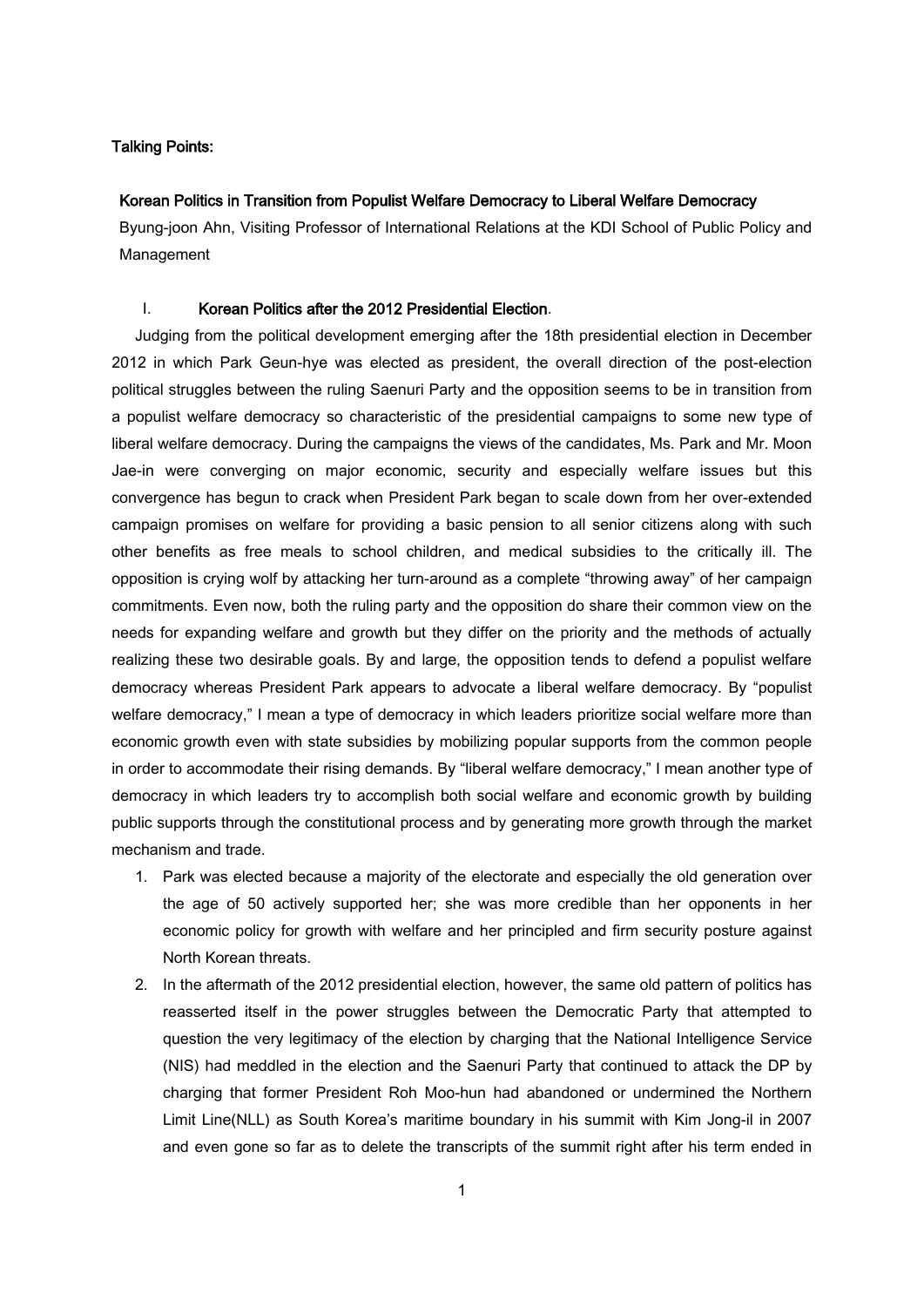February 2008.

- 3. Even in the midst of these partisan confrontations some distinctive trends and issues have been discernible as important signs of political development. Among these are a political shift to the right or conservative and a possibility of a new consensus and governing coalition; a renewal of the independence of the Procurator General, the NIS and the Judiciary; and most significantly, the rise of concrete debates on the extent of social welfare in democracy.
- 4. The core of the political discourses from now on will focus on whether South Korea should choose a populist welfare or a liberal welfare democracy in the future.

#### II. Reasons for President Park's Victory.

The 2012 election saw the highest voter turnout since 2002, 75.9 %. Park Geun-hye won 51.6% and Moon Jae-in 48.2%. Three reasons account for Park's victory: voter trust for her economic recovery and political stability policies, a decisive support of the old generation, and voters' security concerns for the rising North Korean threats.

- 1. Voter trust for Park's Economic recovery and political stability policies: Voters trusted Park more than Moon when she appealed for conservatives who had worked hard for industrialization and emphasized the importance of cultivating small-and medium-sized industries for growth while gradually mitigating the excessive power of the conglomerates in the name of "economic democratization," thus preempting the welfare premium of the progressives that her opponents claimed to have.
- 2. A decisive support of the old generation over the age of 50: The supports of those voters over the age of 50 was decisive in Park's victory as about 70 percent of those in their 50s and older chose Park while two-thirds of those in their 30 and younger supported Moon as shown in the next graph. South Korea is rapidly becoming an aged society as the people over 65 are fast rising from the current 12 %. Actually, the number of those who were over the 50s increased from 29.3% in 2002 to 40 % in 2012 while those who were in their 20's and 30's decreased from 48.3% in 2002 to 38.3% in 2012. It is in this sense that demography is destiny. Korea is heading to a "silver democracy," for from now on the outcome of election may well depend more on a silver-haired electorate.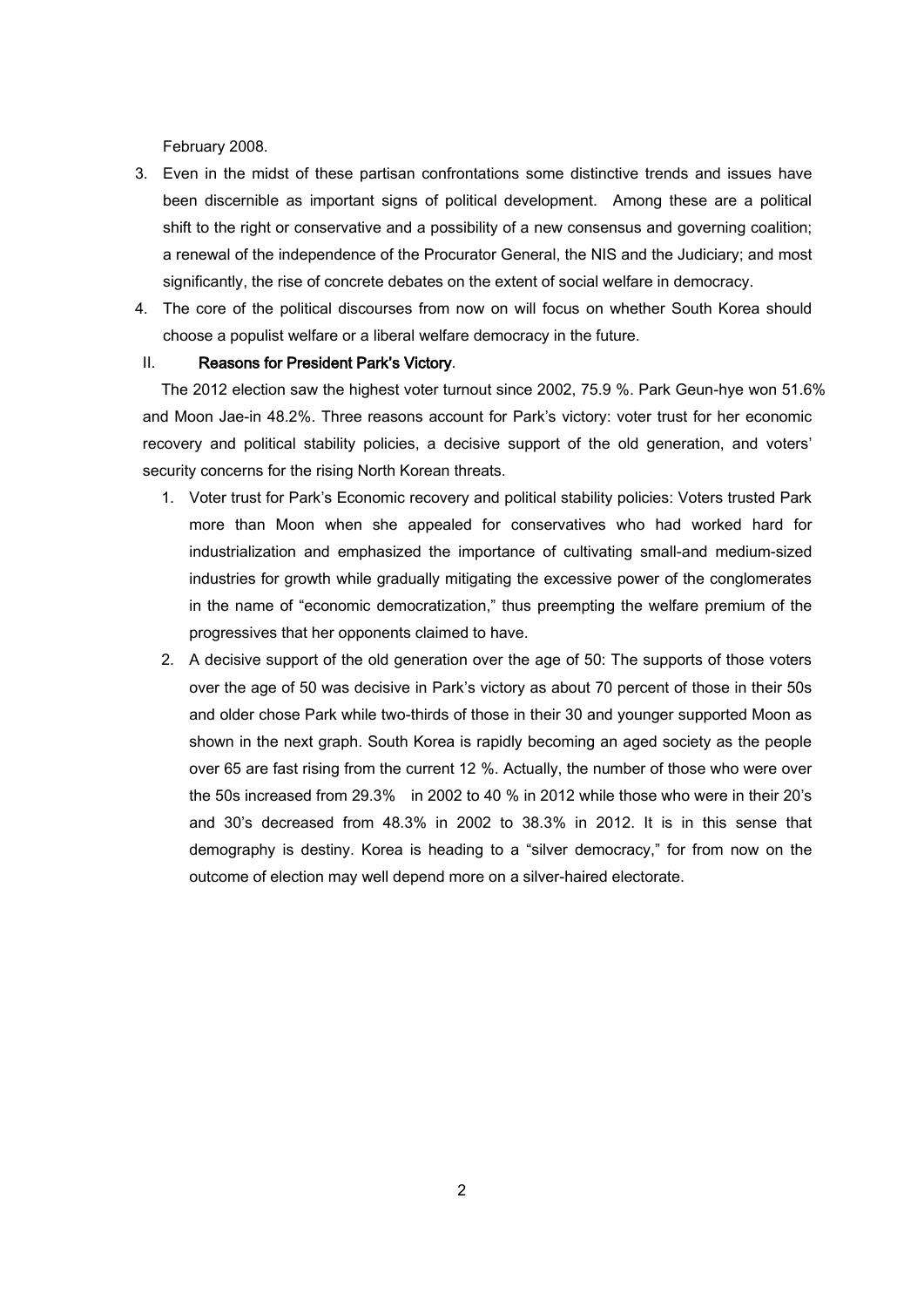

3. Security concerns for North Korean threats: A majority of the voters and especially those who were born before the 1950 Korean War were seriously worried about the threats constantly emanating from the newly anointed young leader Kim Jong-un and his abrasive rhetoric with growing nuclear and conventional weapons capabilities. The disclosure made by a Saenuri National Assemblyman that President Roh made some remarks to Kim Jongil in 2007 on allegedly abandoning the NLL or replacing it with a new fishery zone did have an impact on the outcome of the vote by putting Moon Jae-in and his Democratic Party on the defensive.

# III. In the Aftermath of the Election: "The Conductor Changes but the Music Remains the Same."

 Even though an independent candidate Ahn Chul-soo ran as a wild card with his fresh calls for initiating "new politics" by distancing himself from old politicians, old politics has resumed itself in the aftermath of the election. Hence, I have to reiterate a quote that I used in my talk on South Korean politics last year: "The conductor changes but the music remains the same" (Robert Michels). In fact, the old battles between the ruling party and the opposition have been renewed as they continue to attack and counterattack on some unresolved issues of the presidential campaigns like the NLL and whereabouts of the summit's transcripts and some new scandals surrounding an allegedly illegitimate son of the former Proscutor General Chae Dong-wook. But much more serious differences surfaced on extents of basic pension to be provided to the old people over the age of 65. Interestingly enough, despite all these political brawls, the approval rates of President Park has remained high, hovering around 60% and reached as high as 70%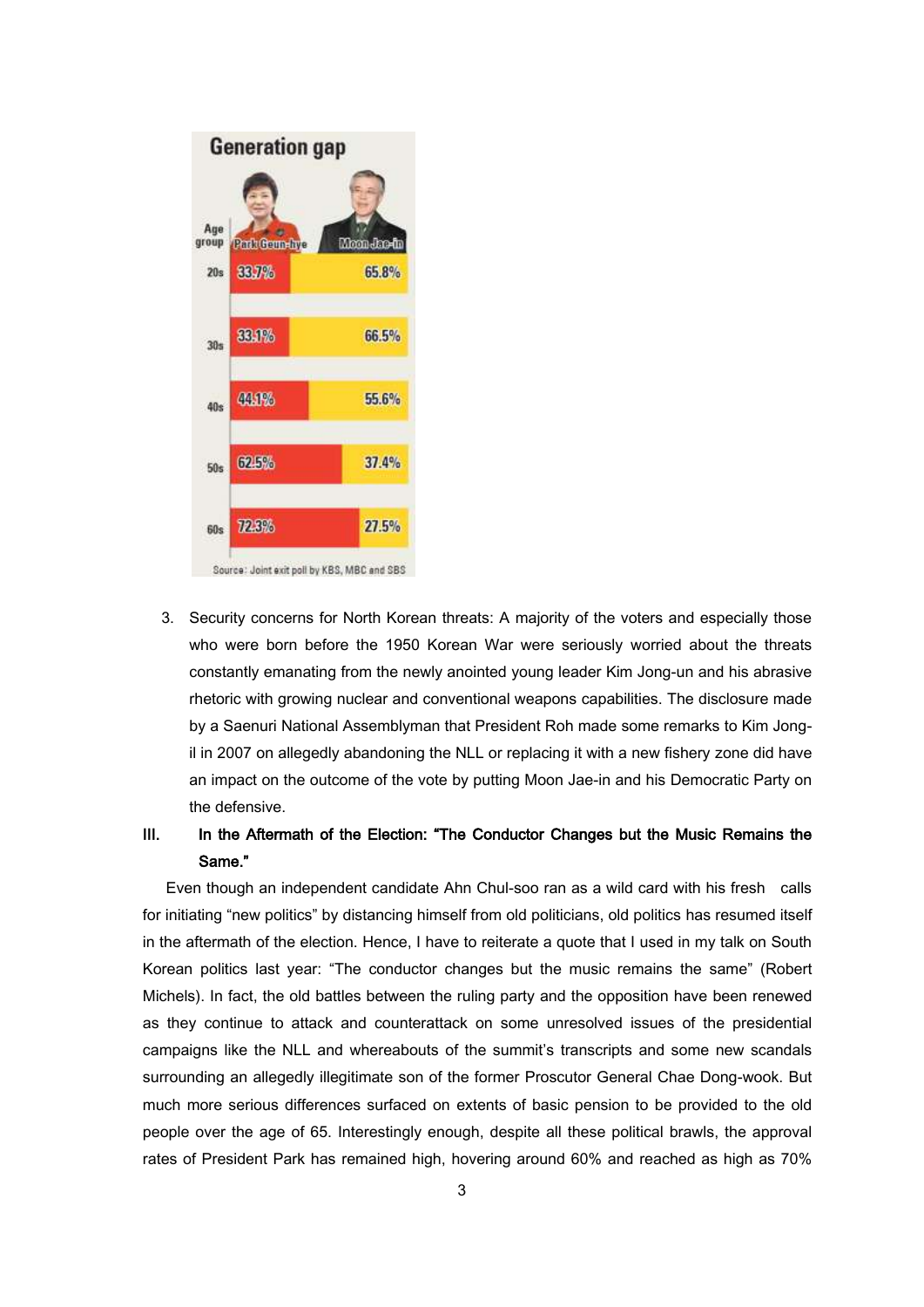according to some polls.

- 1. The NIS' involvement in the presidential election: Even after President Park formally assumed her office on February 25, 2013, some opposition lawmakers have continued to question the very legitimacy of the election by charging that a team of INS agents allegedly flooded the Internet with several thousand political comments attacking her rivals in the December 2012 election. In April 2013 a team of prosecutors under the direction of Prosecutor General Chae Dong-wook arrested former head of the NIS Agency Won Se-hoon charging him for having ordered agents to do critical postings on the opposition in the Internet during the election. President Park denied this, saying that she had nothing to do with it, for the NIS was under former President Lee Myung-bak's authority but the opposition did not relent in its charges and sought a drastic reform of the NIS to make it truly politically neutral.
- 2. North Korea's escalating threats: In retaliation to the U.N. sanctions introduced after the regime conducted a nuclear weapons test in February 2013, Pyongyang went so far as to declare the end of the armistice and a state of war. The Park government made it clear that it would strike back with immediate and overwhelming force if the North does launch an attack. President Park stood firm on this posture and rallied public support behind her with a sense of resolute and calm.
- 3. The NIS' declassification of a transcript of the 2007 Roh-Kim summit and the National Assembly investigation. On June 20<sup>th</sup> 2013, the NIS disclosed an excerpt of the inter-Korea summit transcript which it had kept at its archives. Saenuri members opened a full offensive by seizing on former president Roh's statements in this excerpt "hinting at abandonment of the NLL and demanded full accountability. But the DP has accused the NIS of covering up its own involvement in the presidential election, contending that President Roh did not actually use the word, "abandonment" in the record. Since then, whether or not President Roh did give up this maritime line has provided over months of fodder between the ruling party and the opposition as the latter accused the agency of trying to divert public attention from the election scandals. It was against this background that representatives of the ruling party and the opposition did carry out a series of investigations in order to locate the original transcripts of the summit but at the end they were unable to find them in the National Archives Office even though former President Roh was legally obligated to deliver all the transcripts to the National Archives. The National Assembly passed by a two-thirds majority a resolution asking the Prosecutor Agency to undertake a thorough investigation to find out who were responsible for the loss of the transcripts.
- 4. The NIS' discovery of Representative Lee Seok-ki's conspiracy for revolts: On August 28, 2013 the NIS released a bunch of documents purporting to show that Rep. Lee of the Unified Progressive Party (UPP), a small let-wing party comprising 13 members of the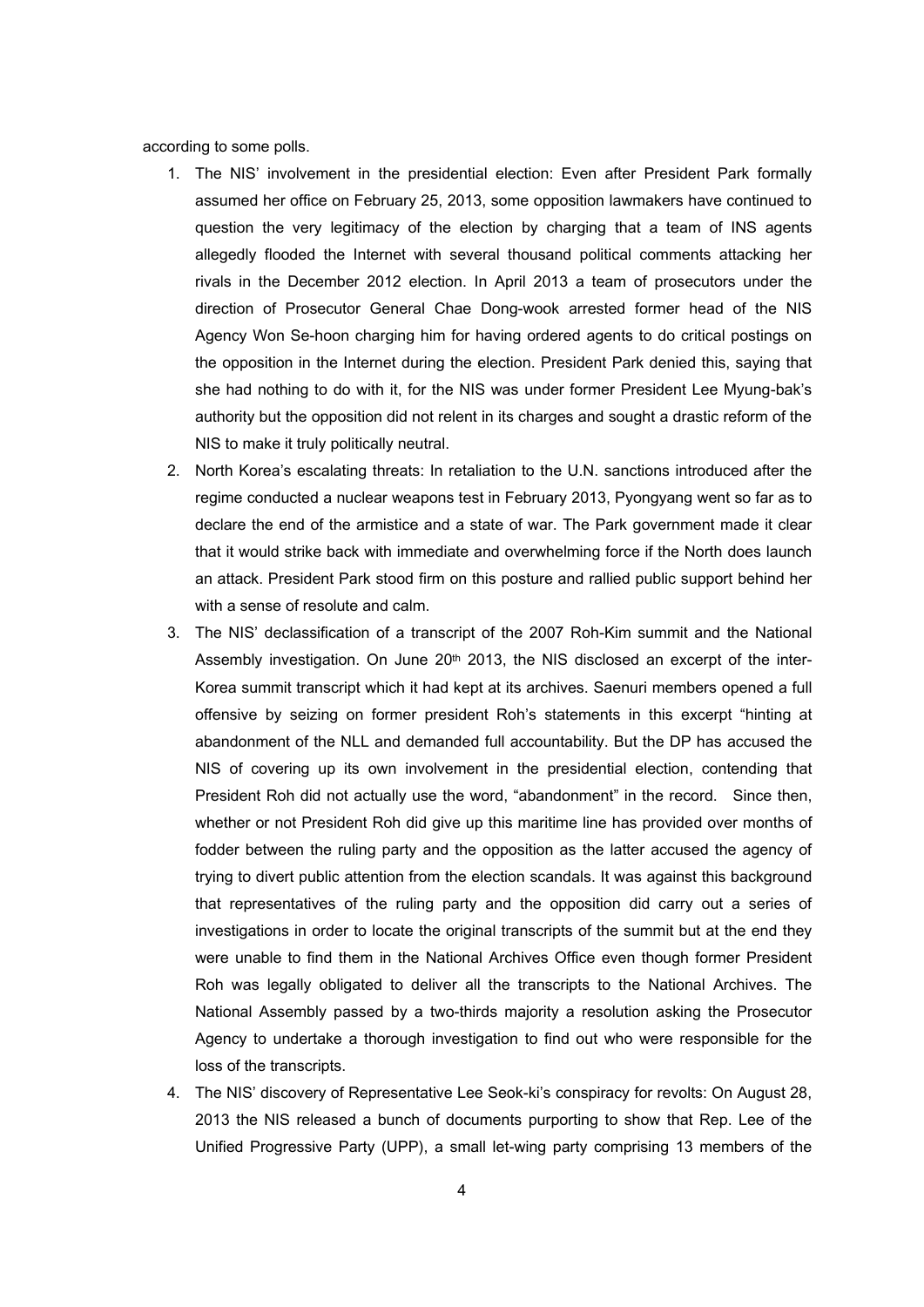National Assembly, was plotting to sabotage communications, oil facilities and other installations as part of rebellion to overthrow the South Korean government and to mobilize underground "revolutionary organizations" to prepare for war should North Korea launch such war. This case triggered a massive political and media firestorm. North Korea angrily reacted to this by calling it a "witch hunt" targeting those espousing greater reconciliation on the Korean peninsula. When evidence of Lee's action was provided to the National Assembly, however, it voted to approve his arrest with 258 for and 14 against, 11 absents and 6 invalid ballots among 298 members present. This turn of events has put the Democratic Party on the spot because the party had formed a coalition with the Progressive Party during the presidential campaigns.

- 5. Chae Dong-wook's extramarital scandal: In early September a leading newspaper the Chosun Ilbo broke out a report saying that Prosecutor General Chae Dong-wook had fathered a child out of wedlock. This has given rise to another round of shrill controversies between the opposition accusing the government of trying to force him to resign because he was directing an investigation into the NIS interference in the presidential election but the ruling party argued that it was just a matter of moral conduct of a high-level prosecutor.
- 6. Failure of political reconciliation between President Park and Democratic Party Chairman Kim Han-gil: Responding to Kim's persistent requests for direct talks, President Park eventually accepted a head-on dialogue with Kim but they were unable to reconcile their differences because Park rejected Kim's demands for apologies for the NIS interference in elections and the Chae Dong-wook scandals. Disappointed with this result, Kim set out to continue the outdoor campaigns for "restoring democracy and reforming the NIS" that he had launched against the Park government by camping out on the street in August.
- 7. Whereabouts of the 2007 Roh-Kim Summit: At the end of September a team of prosecutors finally found out the missing electronic document not where it should be, i.e. the National Archives but in the computer system that Roh personally used after his retirement. Moreover, they found traces of a transcript that had been deleted but then were able to recover the deleted file. They contend that this is the original draft and that another separate file they discovered in the computer was a revised one which turned out to be identical with the one kept at the NIS. Apparently, the Presidential Office under then Chief-of-staff Moon Jae-in did not return the original draft as well as a number of other documents to the National Archives in violation of the laws governing this matter. Nevertheless, Moon has accused the prosecutors of "doing politics instead of investigating." Democratic Party Chairman Kim Han-gil, however, at last ended 45 days of his "outdoor struggles" and came back to the indoor of the National Assembly to attend its regular budgetary session even while pledging to go on his confrontation with the ruling party.

And yet by no means is it clear who ordered the deletion and the revision and why as both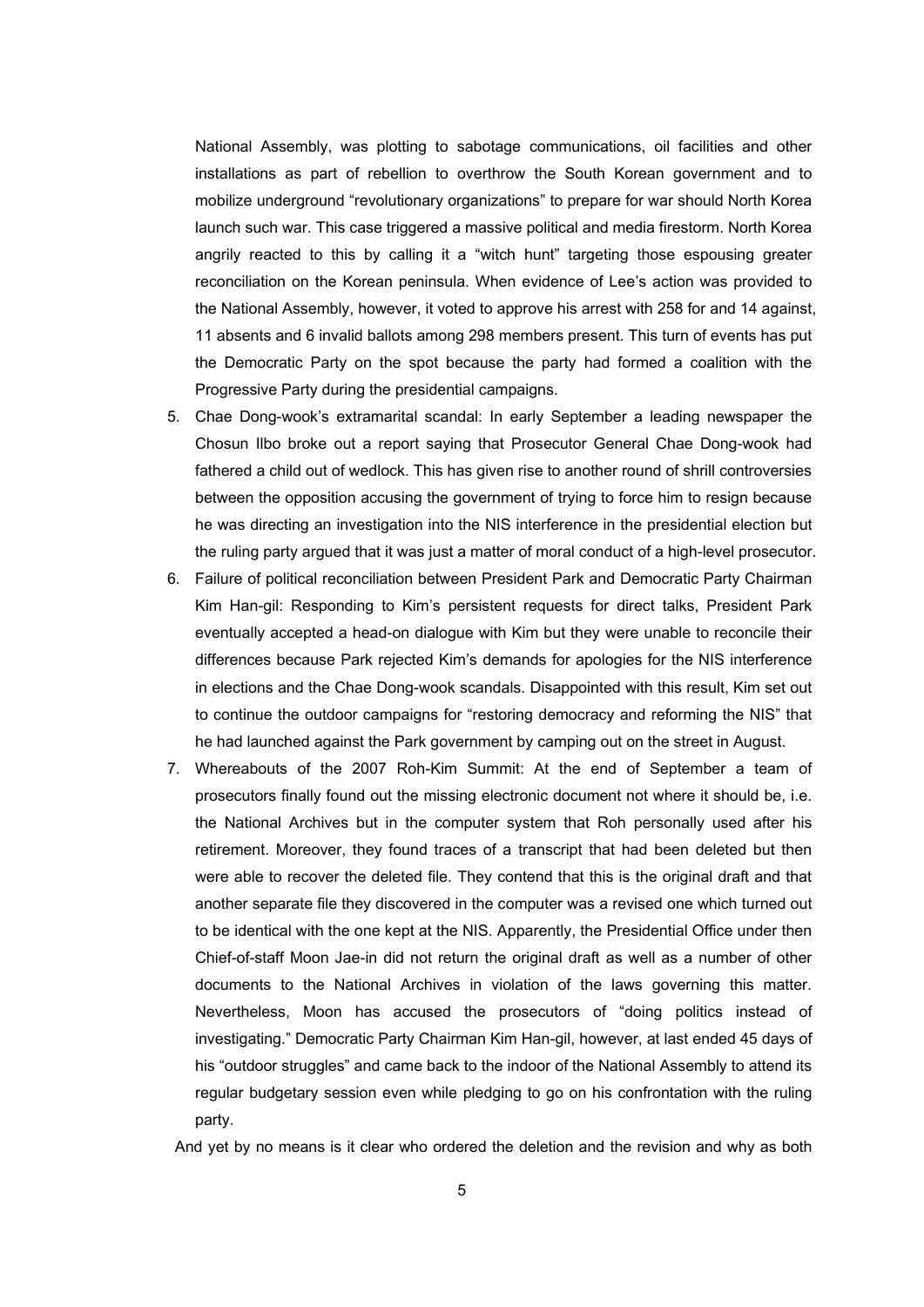sides are charging that the other side is lying. The opposition is contending that the government and the Saenuri Party are escalating the NLL, the Chae scandal and the transcript issues to cover up their conspiracies with the NIS and the Prosecutor Agency in order to distract the public's attention from their real crimes in continuously leaking out these documents. But the ruling party continue to charge that former President Roh and his staff had destroyed the nation's historical records to cover up their crimes. The truth may be in the eyes of the beholder. Legally, however, the prosecutors presented their case to the courts which in turn will try to adjudicate the truth at least legally. Even after the courts finalize their verdicts, in all probability the parties will go on to claim their own versions of the truth. From the vantage point of the common people, each person is entitled to form her or his view.

## IV. Emerging Trends and Issues.

 From this messy turns of Korean politics we can discern some important trends and issues that will become more significant in the long run. In the short run, it is important to note that Park's popularity has been steady with approval rates of above 56 % after right the failed talk with Kim and her backtracking from her campaign promises. The overall trend of political spectrum seems to be shifting toward the right with some signs of forming a new consensus and governing coalition as the opposition is likely to split into several groups, especially now that Ahn Chul-soo set out to launch a third party. Consequences of the current controversies centering on the proper roles of the NIS and the Prosecutor General will eventually force them to recommit themselves to implementing the principle of political neutrality and rule of law by undertaking the necessary reforms. But the debate between the ruling party and the opposition currently arising over the extent of welfare and the basic pension in particular will persist in the years to come, for they will have far-reaching effects on the daily lives of common people and the future of Korean democracy.

- 1. The rise and the fall of Park's popularity: Park's approval rates have stayed at 56% right after her failed talk with Kim, falling from the 67 % before the event according to a Gallup poll (October 4, 2013) and now they are rising again to over 60%. Reasons for approval was her steady and firm stand on security issues in the face of the North Korean threats (17 %), her personal conviction (16%), her hard work (12%) and her diplomatic successes in her summits with Obama and Xi Jinping (9 %.). Negative ratings derived from her failure to keep promises on welfare and consultation, lack of communication and poor personnel appointments in that order. Approval ratings for the existing political parties as of October 4 were 43% for the Saenuri Party, 21% for the Democratic Party, 1% for United Progressive Party, 1% for the Justice Party and 33 % no party. Evidently, Park is still more credible and likable than his opponents.
- 2. A shift to the right and possibilities of a consensus and governing coalition: Should President Park and her party sustain their support basis on a steady route, there is reason to believe that their political unity could pave the way to the formation of a new consensus and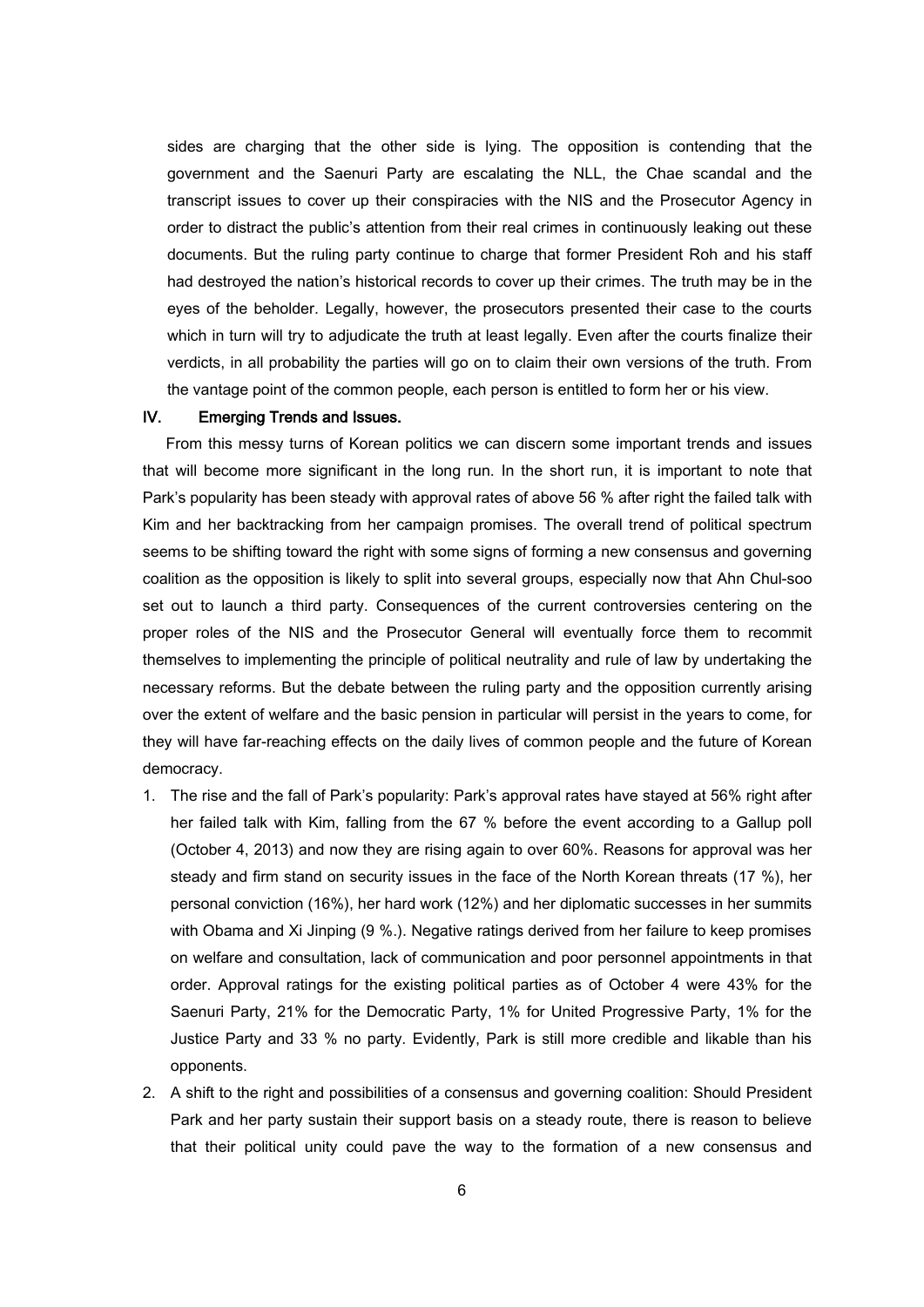governing coalition that includes the middle class and the young generation, given the likelihood that the opposition will be further fragmented especially with the advent of Ahn Chul-soo's new party. The opposition's drive for reigniting nationwide "candle light" demonstrations has fallen far short of expectations. The discrediting, if not demise, of the extreme leftist parties can reinforce such shift to a right and center party. Further facilitating this trend is North Korea's naked interferences in South Korean domestic politics, for it has backfired and served instead to strengthen the conservative government and the ruling party.

- 3. Consolidation of an independent judiciary and rule of law: The inability of the political parties and factions to peacefully settle their political conflicts has led to the enhanced roles of the judiciary. It is also true that the partisan confrontations have resulted in a politicization of the Prosecutor General and the courts. But some consequences of their activities will have positive effects of institutionalizing their independence and rule of law in the long run as they make further progress to enforce their political neutrality by all means. On the other hand, as a result of the Internet and SNS the public also have come to have better informed and balanced opinion on divisive issues although their sensibilities to the importance of privacy still remains less than mature. Such liberalizing trends will serve to deepen democratic norms and civic culture in Korean society.
- 4. Park's scaling-down of the basic pension and the resulting debates on welfare and growth: Faced with the harsh reality of economic growth and limited fiscal resources, President Park announced scaled-down versions of the social welfare spending which was supposed to cover all Koreans aged 65 or older that she had pledged during the presidential campaign. She has introduced a new basic pension, which would provide 100,000-200,000 won to the poorest 70 percent of people over 65, defending on their subscription period of the national pension. Park expressed her deep apologies for not keeping her promises. In protest to this idea of linking the basic pension to the national pension, Minister of Welfare Chin Young tended his resignation. This has provided the opposition with a new opportunity to attack President Park; the Democratic Party has accused her of having broken her promises made during the election, notwithstanding the fact that its candidate Moon promised far greater amount of basic pension. More important than this political fighting, however, is the prospect that this debate is going to raise truly difficult issues on the future of welfare democracy in South Korea.

## V. Wither South Korea? Populist Welfare or Liberal Welfare Democracy.

 In conclusion, the emerging issues on welfare and growth will determine the future of Korean democracy between populist or and liberal versions. Empirically, we can find the populist version in most of south American and south European states that have experienced defaults and heavy sovereign national debts as vividly shown in Argentine and Greece. Two contemporary successful examples of the liberal version would be Germany and Sweden. President Park's attempts to accomplish social welfare along with economic growth approximate a liberal welfare